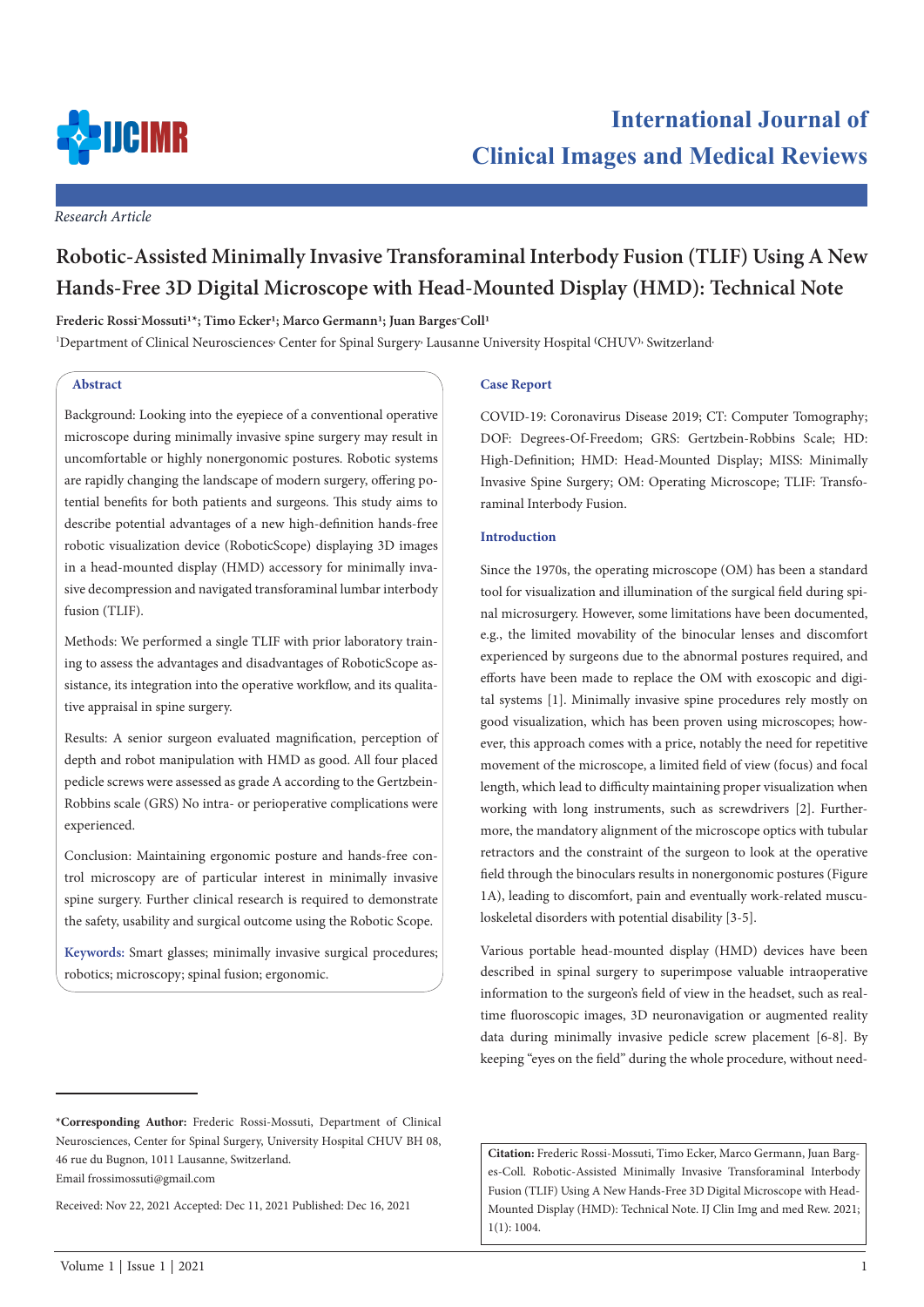ing to frequently look at the display monitors, surgeons minimize the risk of unintentional hand deviation and complications resulting from microsurgical manipulation.

A new microscope displaying high-definition binocular 3D images of the operative field onto an HMD, with hands-free control of the robotic arm carrying the camera, has been assessed in hand, plastic and otologic microsurgery [9-12]. An HMD enables the maintenance of a safe working distance, wearing adequate personal protective equipment and additional surgical draping to reduce perioperative staff contamination risk during the coronavirus disease 2019 (COVID-19) pandemic [13].

The aim of this technical note is to appraise the feasibility of using an innovative high-definition microscope (RoboticScope®, BHS Technologies GmbH, Innsbruck, Austria) with a camera head-mounted onto a controllable robotic arm linked to an HDM displaying the images of the surgical field for minimally invasive 3D-navigated TLIF (**Figure 1B-D**).



**Figure 1(A-D):** Transoperative images. A: Figure showing a possible position of the surgeon using a traditional microscope with integrated eyepieces, the position may not be ergonomically correct. B: Using the RoboticScope system, the surgeon shows a better ergonomic position, without forced movements, even trying to see "around the corner". C: The eyepieces can be raised automatically on the surgeon's command (by activating the virtual menu or via a foot pedal). D: the system allows seeing out of the eyepiece screens, for instance to use the navigation.

## **Materials and Methods**

#### **Operative Indication**

A 76-year-old female patient with chronic radicular neurogenic claudication shown by L5-S1 discopathy and bilateral severe foraminal stenosis on preoperative MRI who was resistant to conservative treatment, underwent microsurgical decompression and instrumentation using minimally invasive surgery (MIS-TLIF) under general anesthesia.

#### **Training**

Two weeks prior to the procedure, the senior surgeon received a practical introduction to the RoboticScope on artificial models, including teaching on the use of its main functions such as orientation of the robotic arm to change the angle of vision and navigation through the interface to select and adjust the different parameters (Figure 2A).We recorded the surgeon's head movements for camera motion control and time taken to reach different positions of the robotic arm during training.



Figure 2(A-B): A: Laboratory training: a training procedure was performed to demonstrate how to control the camera via the integrated virtual menu. B: The integrated virtual menu allows controlling the eyepiece aperture, camera movement, focus, magnification, light intensity etc. Everything is done through subtle movements of the head. This makes the system very intuitive (Courtesy of BHS Technologies GmbH, Innsbruck, Austria).

#### **Technique**

The patient was positioned prone on a Jackson table (Mizuho, OSI®). After placing the spinous process clamp and reference on S1, 3D imaging was acquired by computer tomography (CT) intraoperative scan (O-arm™, Medtronic, Inc.) and was transferred to the spinal navigation system (StealthStation™, Medtronic, Inc.). A two-centimeter-long skin incision was made approximately 5 cm paramedian on the right side. Tubular retractors (MAST QUADRANT™ system, Medtronic, Inc.) were placed regarding the segment of interest under navigation, exposing all structures between pedicles L5 and S1 (facets and lamina). The RoboticScope® camera head was brought in after adjusting and calibrating the HMD on the surgeon's head (Figure 1B and C). After drilling through the inferior articular process of L5 and removing the superior articular process of S1 with the drill and Kerrison rongeurs, the dura and traversing S1 nerve were exposed and medially retracted. Annulotomy was performed, the disc material removed, and endplates prepared with different curettes.

After localization confirmation with the navigation probe, an interbody titanium cage was brought under fluoroscopic control.Four titanium percutaneous pedicular screws were inserted into L5 and S1 under computer-assisted navigation. 3D intraoperative images were then acquired to confirm the correct placement of the screws and cage (**Figure 3**).

#### **Microscopic System: Robotic Scope**

Surgical field images were captured by a high-definition (HD) dynamic camera mounted on a six degrees-of-freedom (DOF) robotic arm. Binocular digital screens fixed onto the helmet on the surgeon's head displayed the HD 3D live operative images, irrespective of the surgeon's head position (Figure 1 D).Taking off the HMD eye screens, orientation of the robotic arm and control of microscope settings were possible using light head gestures (Figure 1C) as follows. After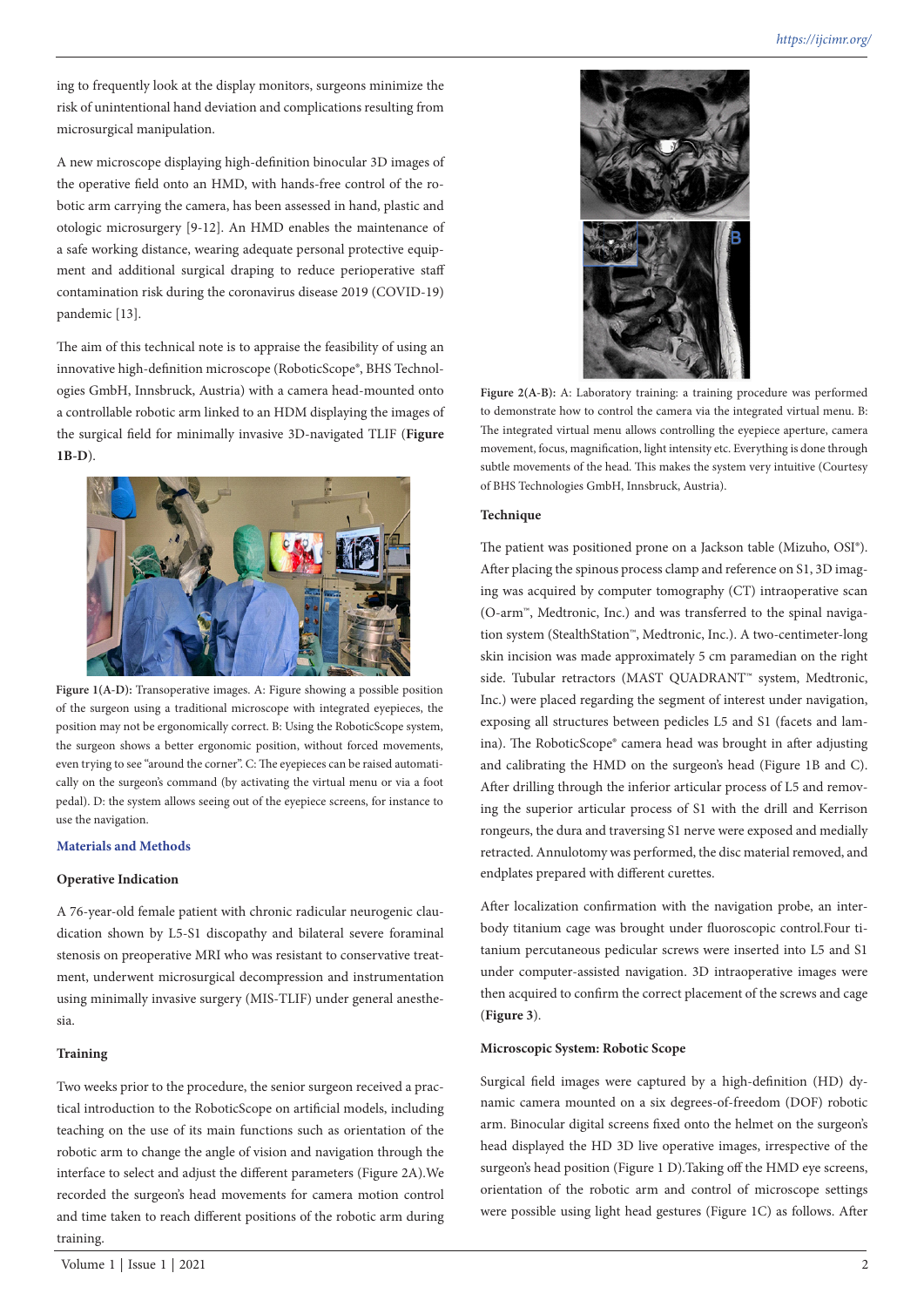pressing on a foot pedal to engage control mode, nodding and head turning detected by the HMD enable navigation through a visual user interface, allowing changing the perspective of sight or adjusting parameters such as the working distance (300-600 mm), magnification (absolute magnification 4.3-34.4x), and illumination (white LED technology) (Figure 2B). The RoboticScope received the European conformity (CE) certification in 2020.

This study was conducted in accordance with the local Swiss Ethics committee guidelines and the Declaration of Helsinki. Written consent for medical data collection and de-identified use for research was obtained from the patient.

## **Results**

Training in the laboratory before the procedure was of great benefit. The first transition from one point to another in the mock surgical field took 10 seconds, but after 1 hour of training went down to 3 seconds. Focusing took 8 seconds vs 2 seconds after 1 hour of training. Control of the camera was highly intuitive, and no difficulties controlling the position and movements of the camera were encountered. During the real surgery, focusing and moving from one point to another required the same amount of time as after the 1-hour training period (**Figure 2A**).

After operation, all four placed screws were assessed as grade A according to the Gertzbein-Robbins scale (GRS), with no pedicle breach detected on the intraoperative CT scan (**Figure 3,4**) [14]. There were no intra- or perioperative complications.



**Figure 3:** A) Robotic arm with 3D mounted camera, surgeon in ergonomic posture looking horizontally at the microdisplays in the HMD device. B) holding the foot pedal and moving head up enables the unfolding of HMD, giving sight on the operative room's environment. C) Surgeon looking laterally at navigation data on the monitor, shifting gaze away from binocular of HMD.

Magnification, depth perception and robotic manipulation with the HMD were evaluated as comparable to the traditional microscope. The focal length was evaluated superior to our standard microscope and the available workspace under magnification when using long instruments. More workspace is due to freeing the space occupied by the traditional microscope. We can therefore conclude that the use of a new microscope with a robotic mounted camera fit in well with the established workflow of MIS-TLIF of our institution. The surgeon reported a significant reduction in muscle tension and fatigue after a procedure lasting several hours, being able to maintain an aligned and physiological spinal posture during all microsurgical steps



**Figure 4:** A coronal, B axial L5 and C axial S1 intraoperative CT scan acquisitions.

#### **Discussion**

In this technical note, we used a newly conceptualized 3D stereoscopic microscope previously tested in other conditions, with a robotic mounted camera from which surgical field images are displayed in an HMD to now test the feasibility of use for MIS-TLIF. After a relatively short training, the surgeon was ready to use the new device for a designated spine procedure. The surgery was uncomplicated, the new device integrated seamlessly and safely in the usual operative process and a significant reduction in tension and muscle fatigue following ergonomic positioning was reported by the surgeon.

Extreme angulation of tubular retractors to optimize the exposure of relevant structures in a narrow operative corridor of less than 3 cm diameter represents a current maneuver in MISS. Working independently of oculars mounted on traditional microscopes in MISS was our goal to elude the classical alignment constraint of the surgeon's eyes and eyepiece proximally to the microscope's objective and the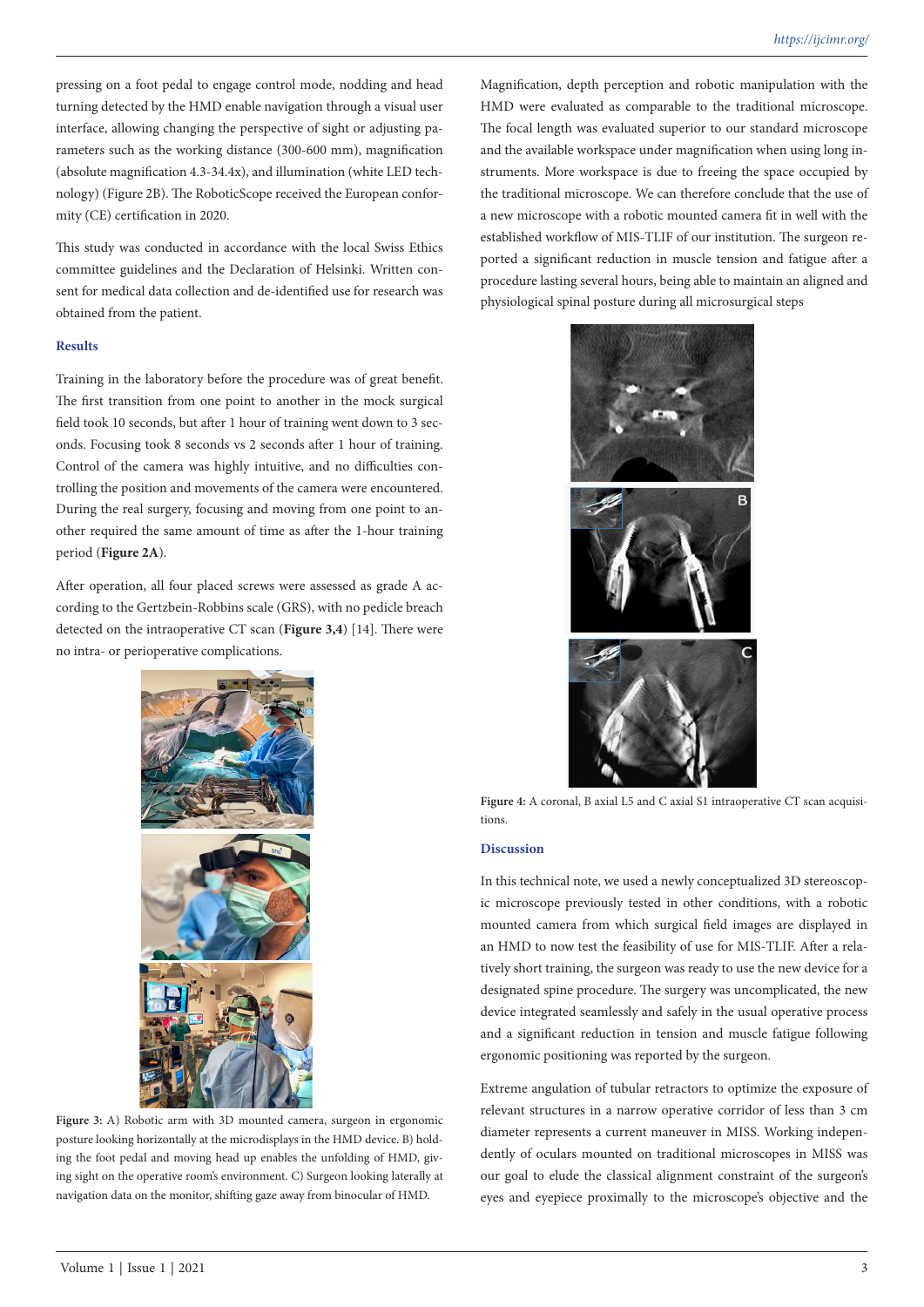tubular retractor distally so that the surgeon can adopt a more neutral and ergonomic posture. Use of exoscopes with tubular retractors has also been advocated for this purpose [15] but with an exoscope, surgical site observation still depends on looking at a screen with altered field depth perception. Furthermore, preoperative placement of the 3D monitors for the first operator and the assistant can sometimes be cumbersome, while for Robotic Scope, the working images permanently follow the head movements of the surgeon in the HMD [16]. In addition, notwithstanding significant technical developments in the field of digital monitoring with 3D ultrahigh-4K definition, the tridimensional image quality, depth perception and illumination of exoscopes have not yet achieved the results of classical microscopy operating or the performances that are expected to be maintained with the binocular digital microdisplay system of RoboticScope [17].

Bringing in a navigation probe or long instruments during minimally invasive spinal procedures often results in taking operative instruments out of the surgical field to remove the microscope head leading to incapacity to look at operative 3D images through the microscope eyepiece and unergonomic body movements when observing the 2D external screen. Field obstruction by a microscope prevents camera visualization of the tracking markers and causes loss of neuronavigation. In this respect, uncoupling the surgeon's eyes from a microscope eyepiece via an HMD enables maintaining 3D images of the neurological structures during critical instrumentation steps. In addition, hands-free control of the field view with head motion and the wide working distance of RoboticScope (300-600 mm) allows instruments to be kept in the operative field throughout.

Kwan et al. showed a significant increase in the incidence of scope adjustment during the same spinal procedure using a high-definition 3D exoscope compared to a classical operating microscope. therefore, by means of hands-free orientation of the microscope, an additional reduction in the incidence of scope adjustment could be foreseen using Robotic Scope. For narrow surgical corridors, especially when using tubular retractors, slight angulations of the microscope tube are sometimes useful to clear microsurgical instruments out of the line-of-sight of anatomical structures of interest. The head-controlled orbital mode of RoboticScope would permit gentle rotation around a chosen point to reveal the tip of instruments in a confined space without the need to manually orient the microscope.

### **Limitations**

We report the first use of robotic microscopy with HMD for spinal surgery; however, a larger number of cases is needed to assess the safety and usability of the system on a regular basis in MISS. Further assessments are required to appraise the learning curve and the optimum length of preoperative training sessions. Ex-vivo tests on human cadavers could contribute first to assess feasibility and then to measure accuracy and reproducibility of the procedures with this new device. As Molina et al. mentioned in their study, a major obstacle interfering with a seamless and safe workflow of conventional computer-assisted spine navigation is attention shift. Repeatedly shifting looking at the surgical field and neuronavigation screen entails a risk of hand deviation and misplacement of screws. Moving the gaze away from the micro-display of the HMD (e.g., taking off the HMD eye screens as in Figure 1C) to assess navigation information on other display screens in the operating room could easily be prevented by embedding the navigation screens into the HMD's digital micro-display. In addition, the digital character of the HD procedural images displayed on the HMD may allow for more convenient superimposition of computergenerated data onto the patient in augmented reality than those with demanding projection techniques for overlapping supplementary images onto an optical system, such as microscope oculars [18].

We noted two possible disadvantages of Robotic Scope that could be readily addressed in the future. First, the initial delicate process of balancing the relatively heavy helmet (485 gr.) on the surgeon's head and maintaining a constant distance from the binocular screens of the HMD to the eyes are mandatory to maintain the focus during the length of the procedure. Optimizing the fit of the HMD to the surgeon's head and especially limiting its weight would help to maintain a constant distance between eyes and the HMD screens. With conventional microscopy, this distance from eyes to binoculars is not fixed, but surgeons can adapt it with slight back and forth movement of the head. Second, a double HMD is not currently available for another surgeon, hindering the same 3D visualization of the surgical field for quality operative assistance.

## **Conclusion**

To our knowledge, this is a first report of the use of an innovative microscope, the RoboticScope® (BHS Technologies GmbH, Innsbruck, Austria), for minimally invasive spinal stabilization procedure. In contrast to conventional operating microscopy, working independently of the eyepieces allows surgeons to adopt an ergonomic posture, even in cases of extreme tubular retractor angulations. Changing the perspective of sight and working distance while keeping operative instruments and the surgeon's sight in the surgical field is made possible by handsfree control of the microscope's camera head. Further pre-clinical and clinical research is required to demonstrate safety, usability, and surgical outcomes using this new technology

## **Ethics approval:** NA

**Acknowledgements:** We thank Melanie Price Hirt for English language correction and editing of the manuscript.

**Declaration of Conflicting Interests:** Timo M. Ecker is a consultant for Medtronic and receives research funding from them; there is no conflict of interest with this study. Other authors declare that there is no conflict of interest.

**Funding: The author(s)** received no financial support for the research, authorship, and/or publication of this article.

**Author contributions:** Frederic Rossi-Mossuti: Conceptualization, Investigation, Writing-Original draft preparation, Visualization Timo Ecker: Resources, Writing-Review & Editing Marco Germann: Writing-Review & Editing Juan Barges-Coll: Resources, Conceptualization, Investigation, Writing-Review & Editing